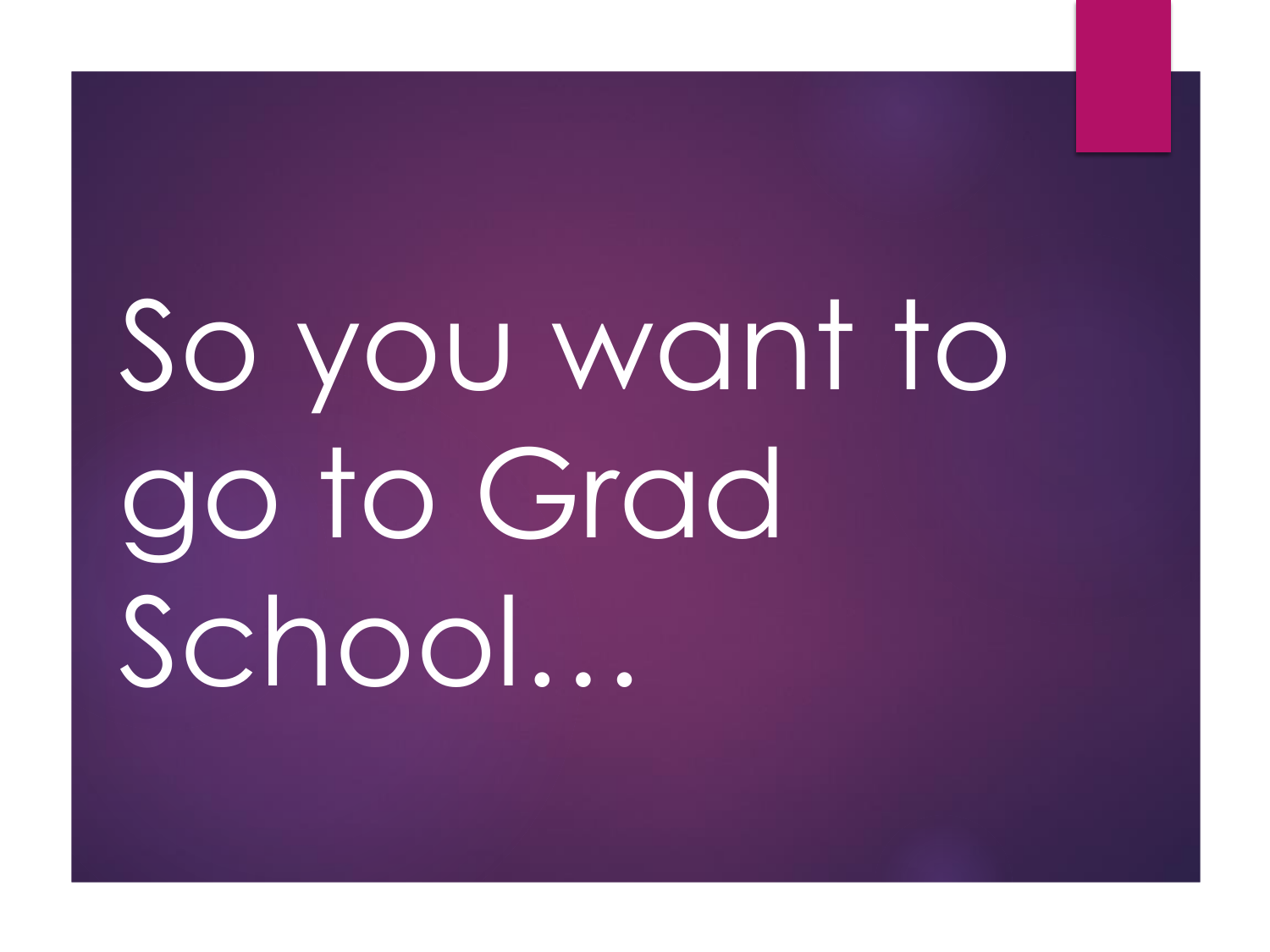# Congrats for making the decision to apply to grad school – aspire higher

- ▶ Only 25% of Black students compared to 47% of White students and 60% of non-Black, racialized students were accepted to Ontario Universities in 2015 (James & Turner, 2017).
- ▶ Only 25% of Black people in Canada have completed a university degree (Abada, Hou & Ram, 2009).
- ▶ Contrary to the trends of most other ethno-racial groups which exhibit improved socio-economic and educational wellbeing with each successive generation in Canada post-migration, African diasporic communities do not exceed the level of education or socio-economic welfare of their fore-parents (Abada, Hou & Ram, 2009) due in large part to systemic anti-Black racism.
- In considering a graduate school education, you are bucking a trend, confronting stereotypes, and forging your future.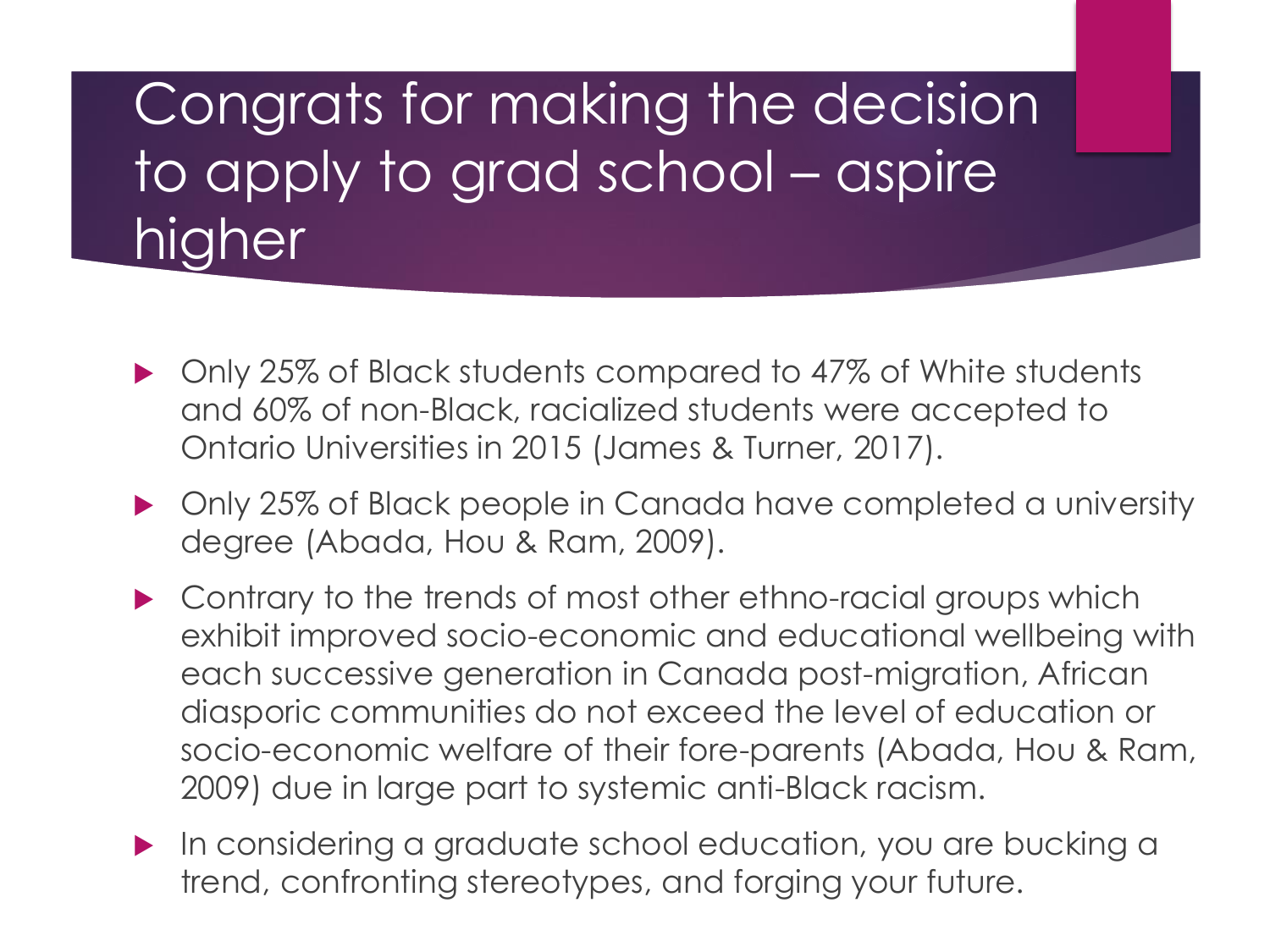## Get ready…

- Grad school is really white. Academia is really white.
- white curriculum, white scholars, white research. Very little will reflect your reality or the world you live in.
- $\triangleright$  The higher-up you go in the academy (undergrad  $\rightarrow$  Masters →PhD →Professor) the fewer Black, Indigenous and racialized people you will see.
- ▶ You will have to carve out space for yourself and the scholarship you wish to do for the communities you wish to work with
- You are your own biggest advocate for the education you receive.
- Universities across this country are under pressure to encourage diversity, and make room for Black, Indigenous and racialized people.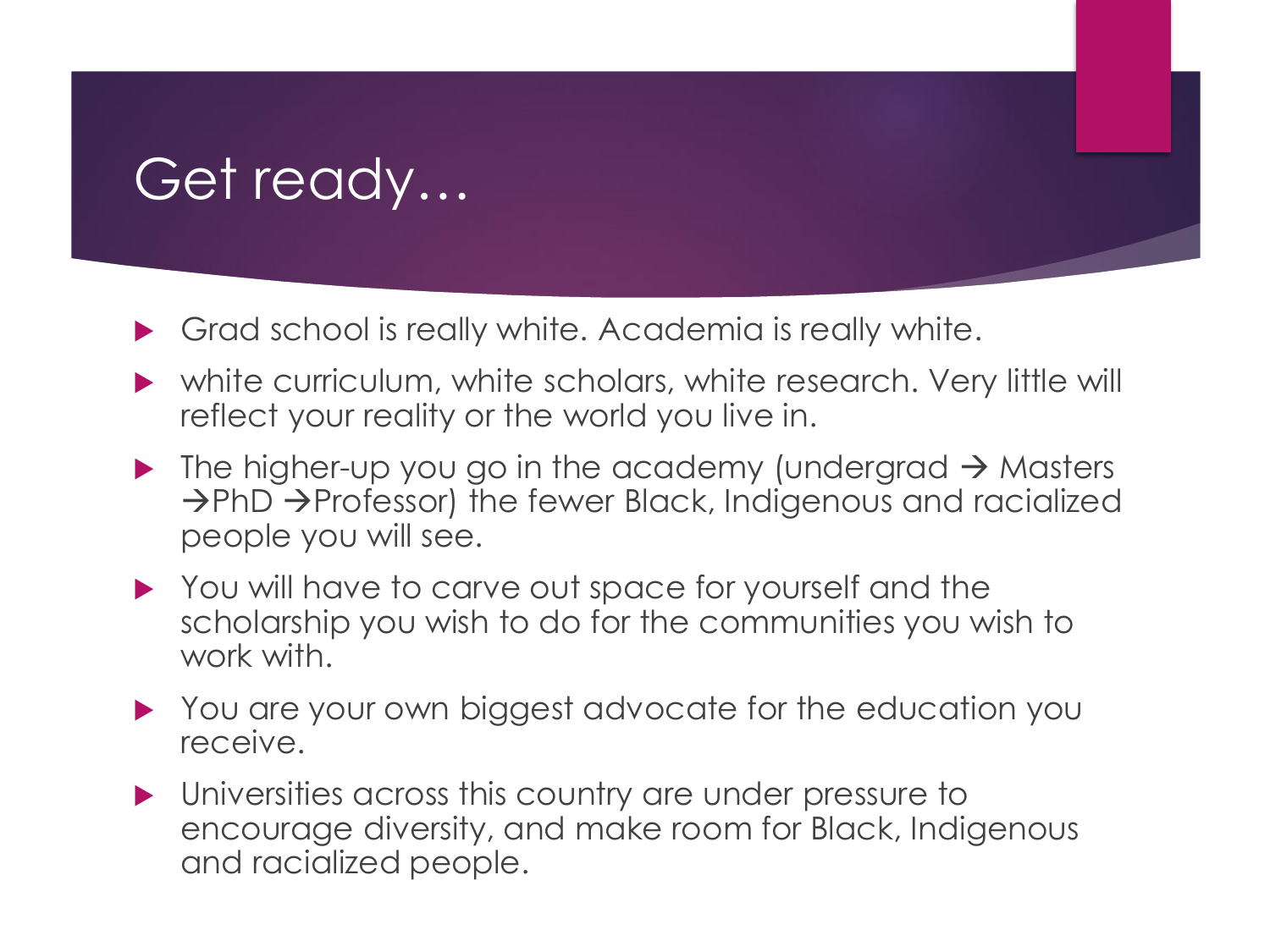## Why consider grad school?

- $\blacktriangleright$  If an advanced degree is required in your profession or field or for your career trajectory.
- If you'd like to gain particular skills such as research and analysis skills that will make you more marketable in a competitive job market.
- If you'd like to pursue a research-related or academic career.
- If you have a plan for what you'd like to do with an advanced degree.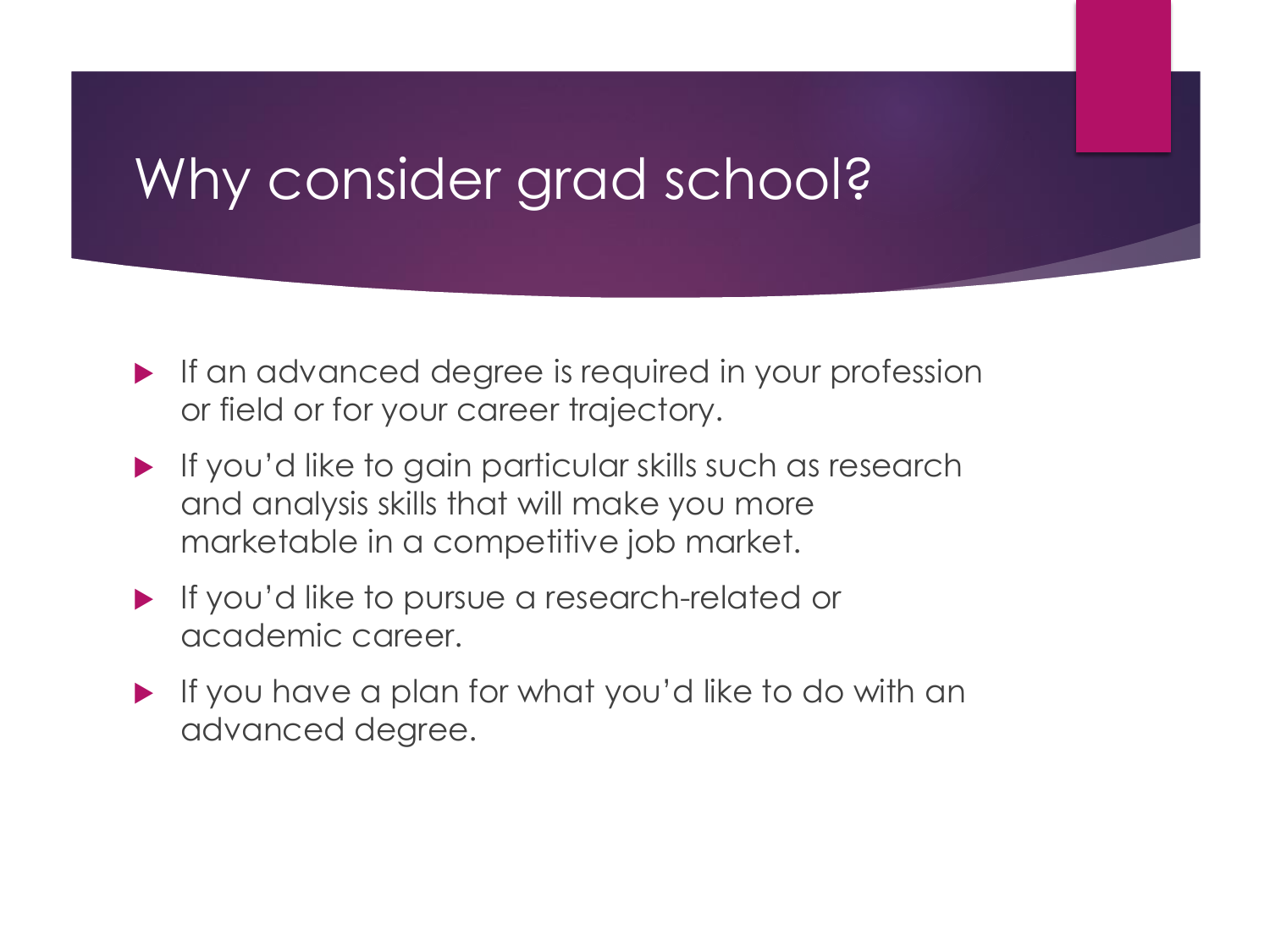#### Considerations in Building your **Application**

## **Do your homework!**

- ▶ What are your reasons for applying to this program?
- ▶ What academic benefits do they offer?
- What are they training their students for, and does it fit your career goals?
- ▶ Who are the faculty members you are interested in, and does their research interest match yours?
- Does your research interests align with the program?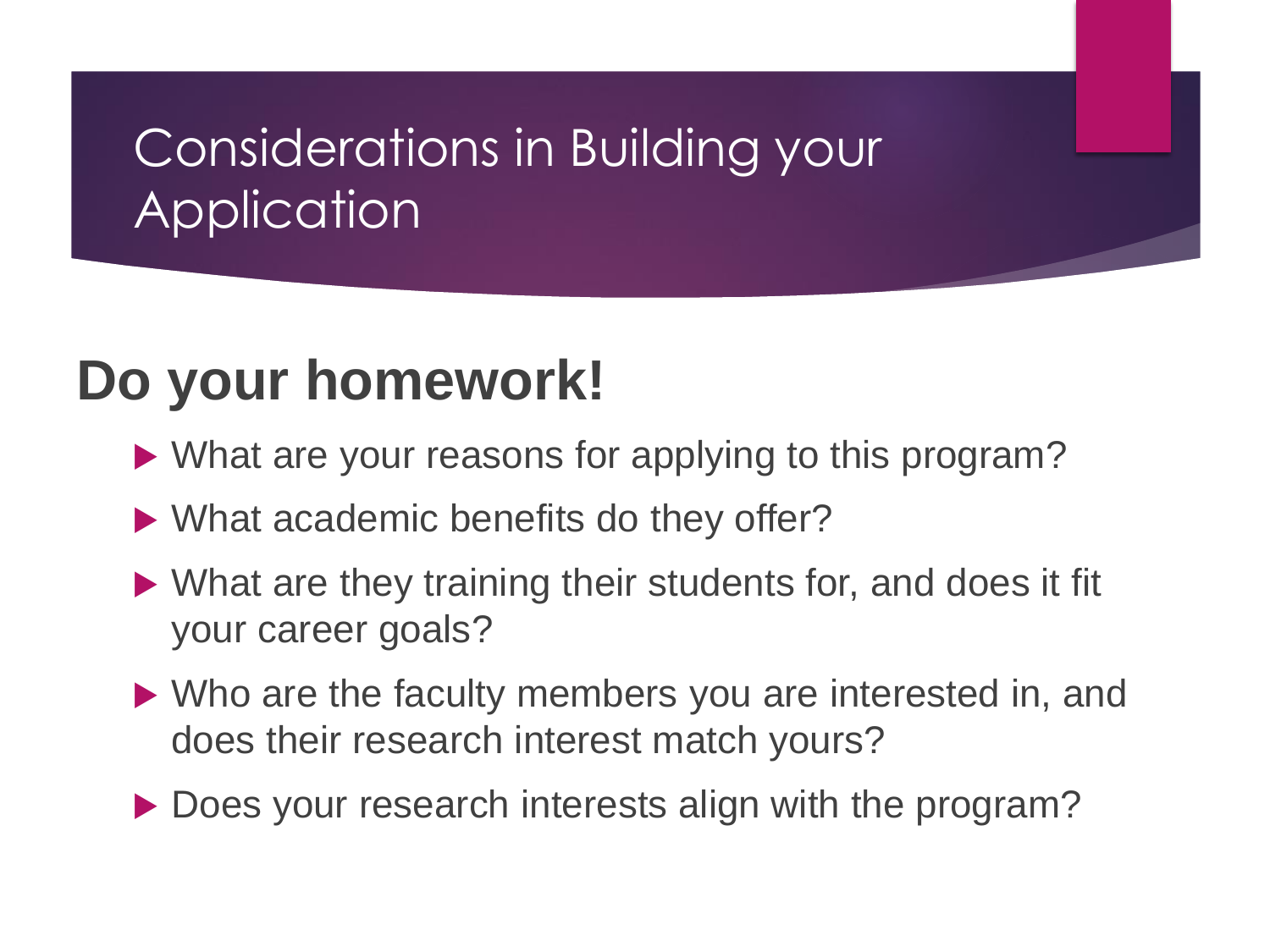#### Do your homework!

Speak with students in the program, faculty, program coordinators, and/or the faculty of graduate and professional development offices at universities about…

- 1. Tuition fees
- 2. Scholarship opportunities and deadlines
- 3. Program curriculum and timeline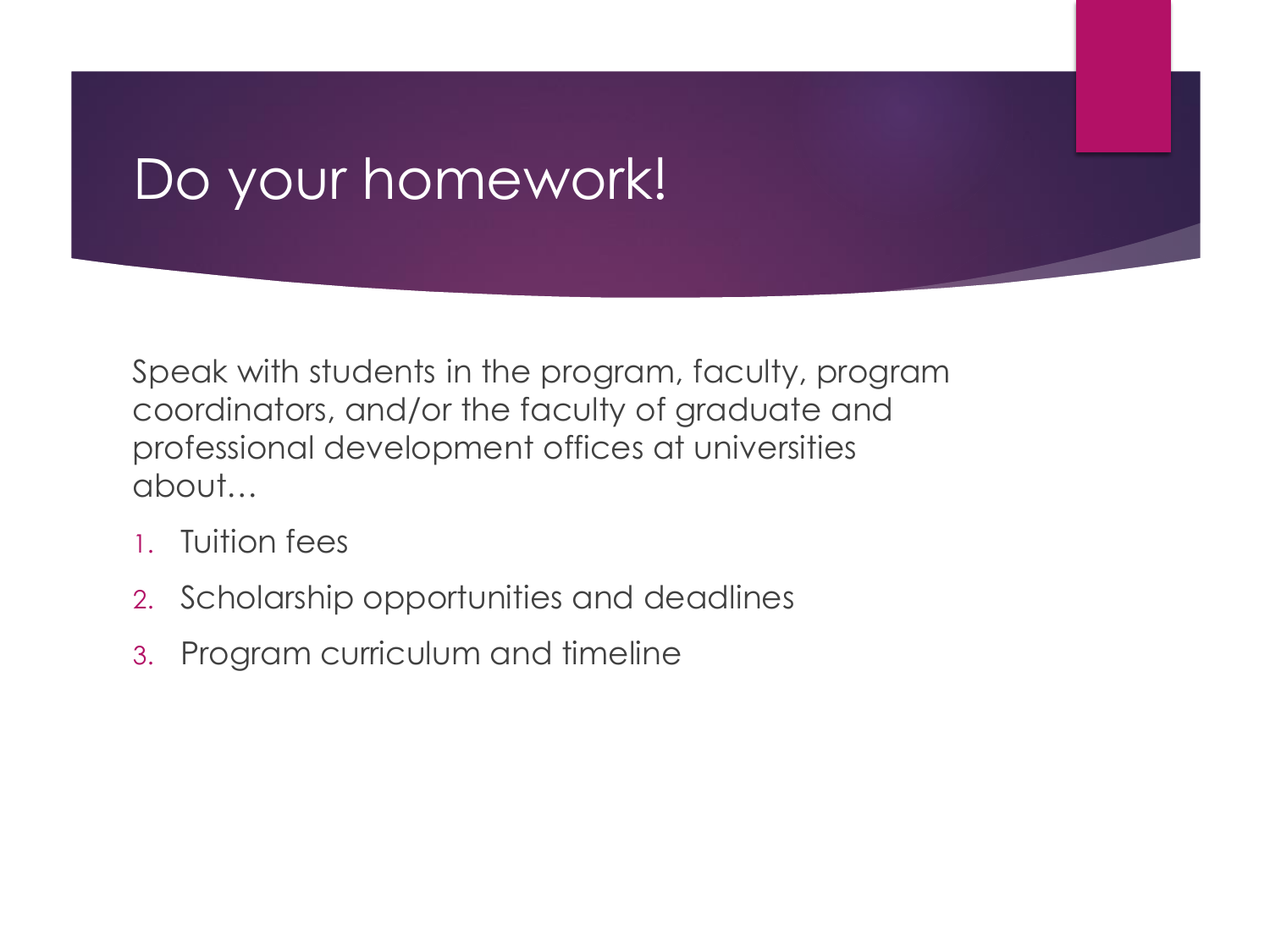#### Connecting with Faculty

- ▶ Identify faculty members who share similar research interests to yours.
- ▶ Connect with them (email, phone, or in person)
- ▶ Discuss your research interests and passions
- ▶ Why you are interested in the program and ask any clarifying questions you may have about the program.
- ▶ You should connect their work with yours, which suggests why you want to work with them
- che their colleagues! ▶ Give the faculty member a reason to vouch for you amongst
- $\triangleright$  You should mention 1 3 faculty members you'd like to work with from a given program in your application.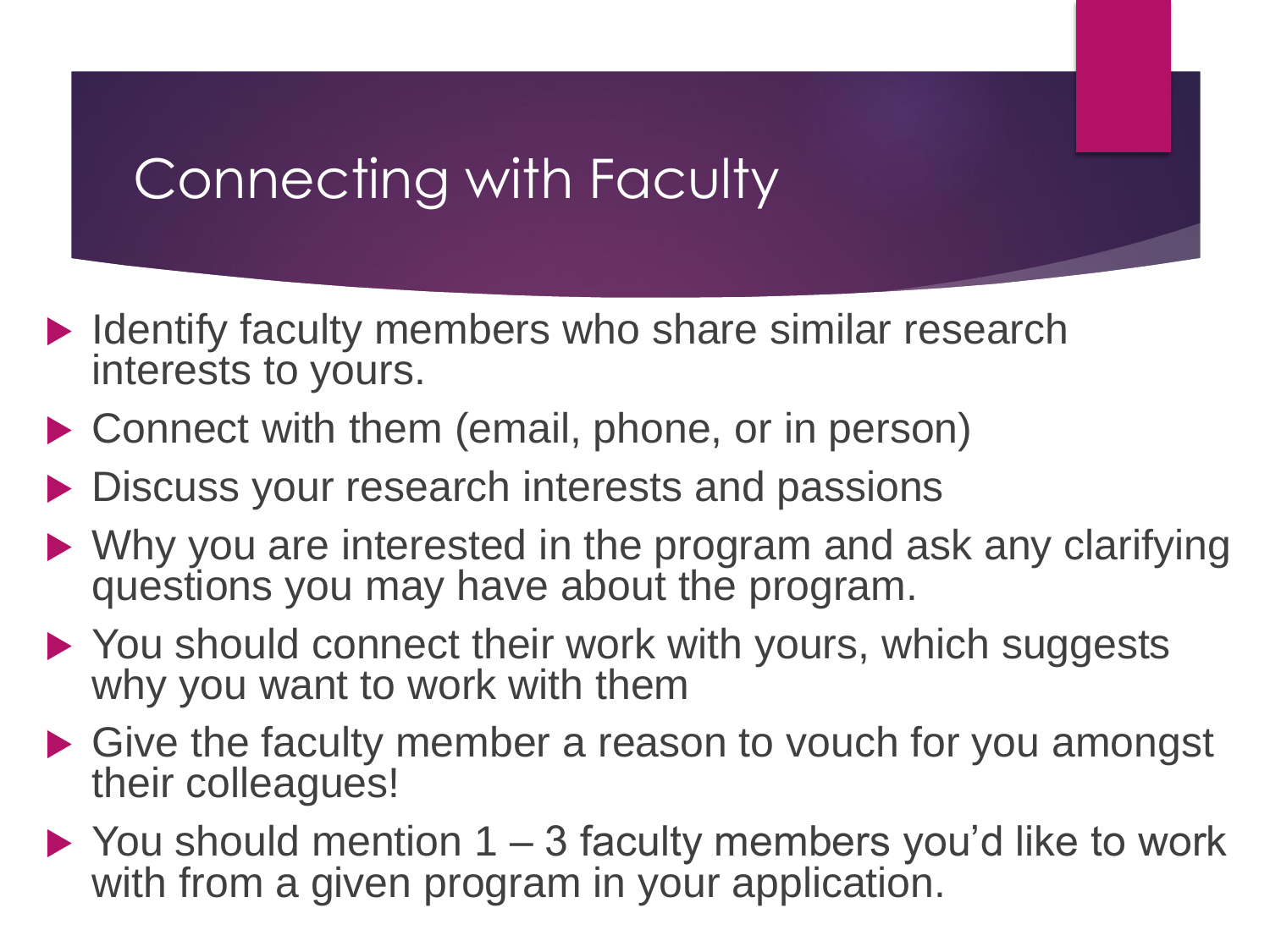#### Preparing your application

# **Your Application is a Reflection of who you are: Academically and Professionally**

- Sets the tone of your scholarly work
- Gives others a glimpse into the experience you have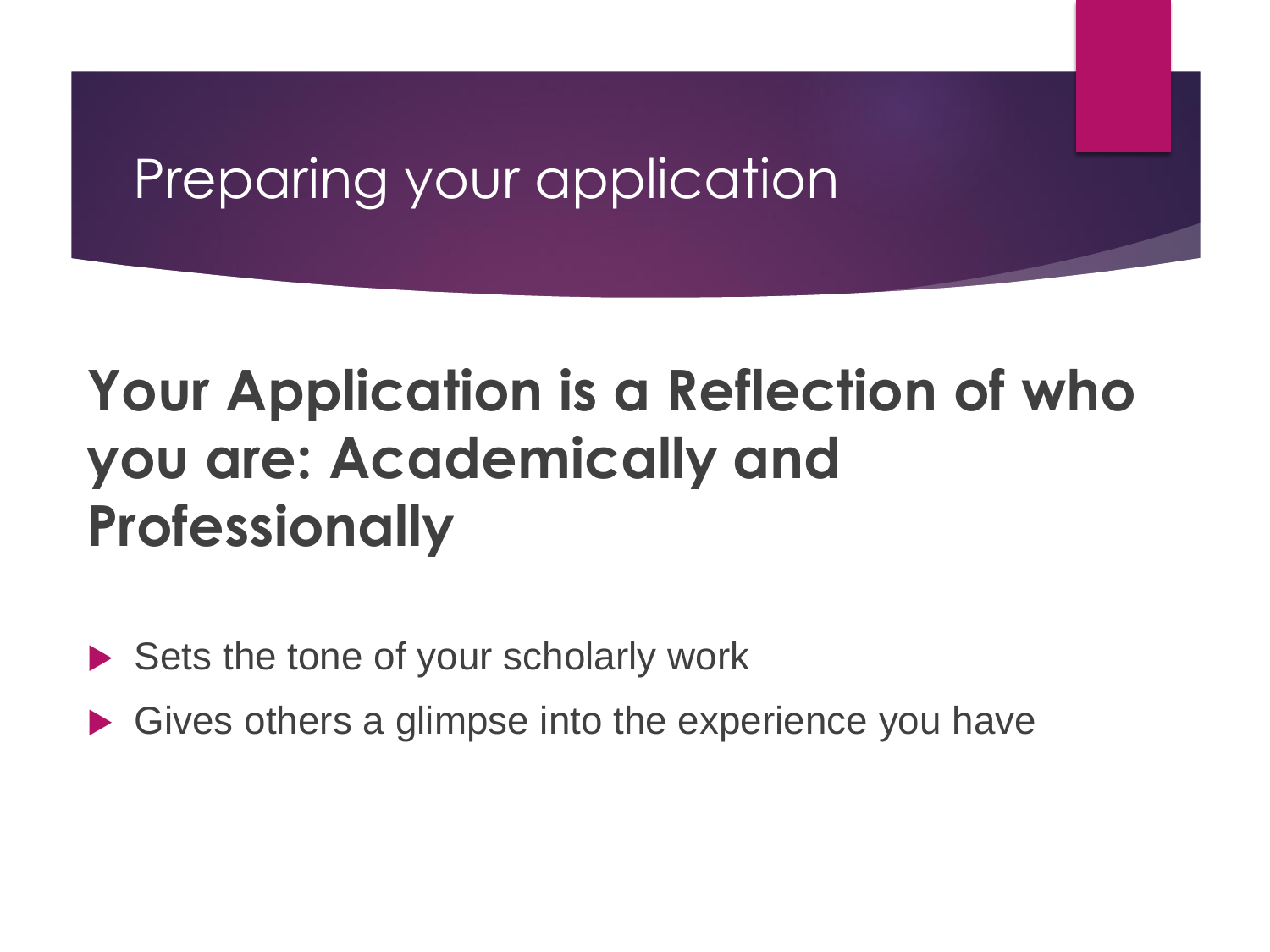#### Preparing your application

#### **Follow the instructions**

- **What are the criteria's for admission?**  Do you meet them ?
	- *Contact the graduate secretary at the department to "seek to understand" if you align with what the program is asking.*
- ▶ Length of statements Understand and commit to the word count of the statement of interest.
- word count of the ▶ Applications may be disqualified for inability to follow directions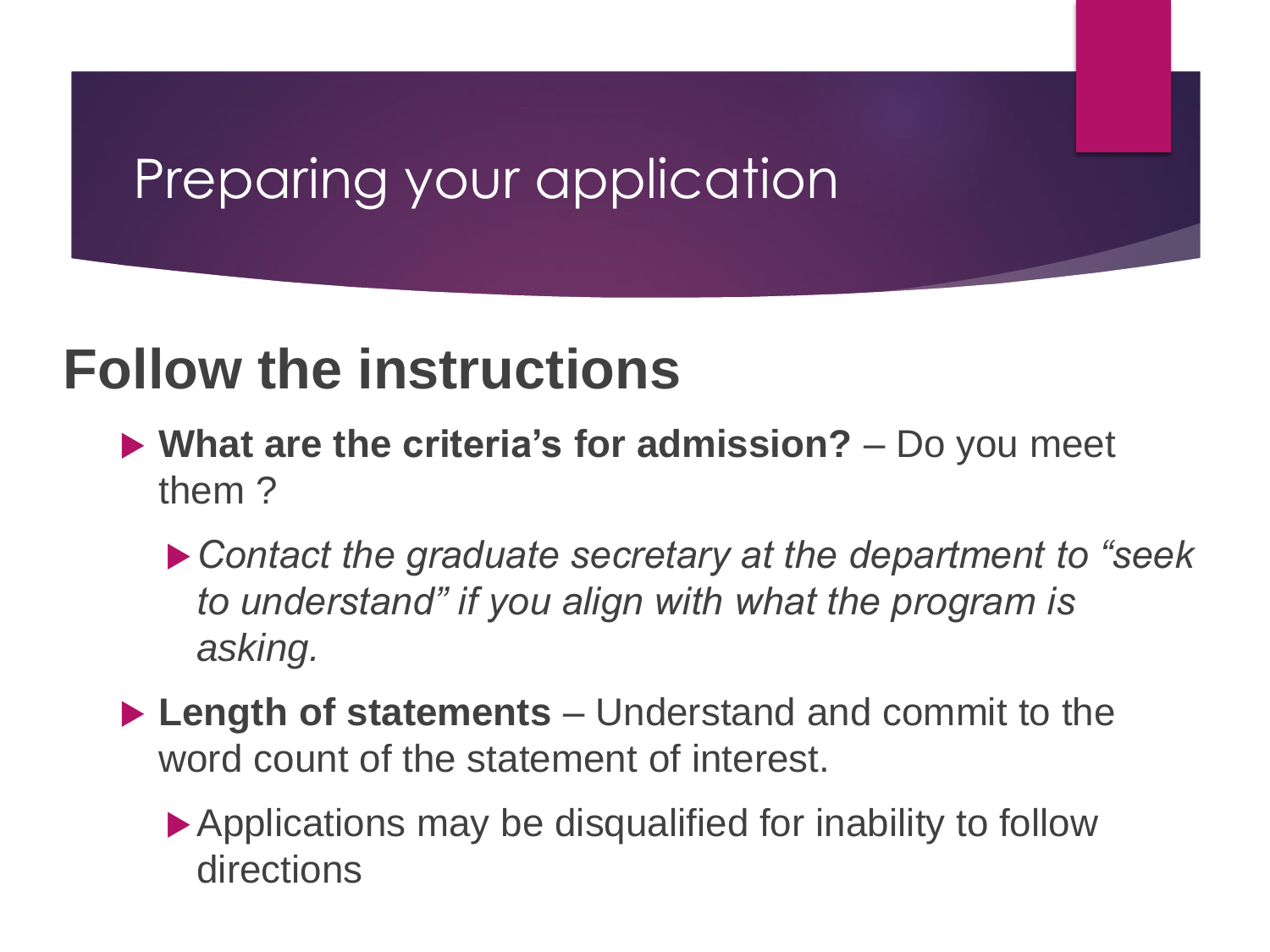#### Preparing your application

- Demonstrate your knowledge of the program and the department
	- ▶ Connect your research interest with the proposed faculty member's area of research
	- $\triangleright$  Know and understand mission statements
- How/Why has your academic and professional experience led you to their program?
- Highlight your strengths, do not over embellish.
- Explain why you are a good fit for the program and why the program is<br>a good fit for you a good fit for you
- Mhat career path will the program prepare you for?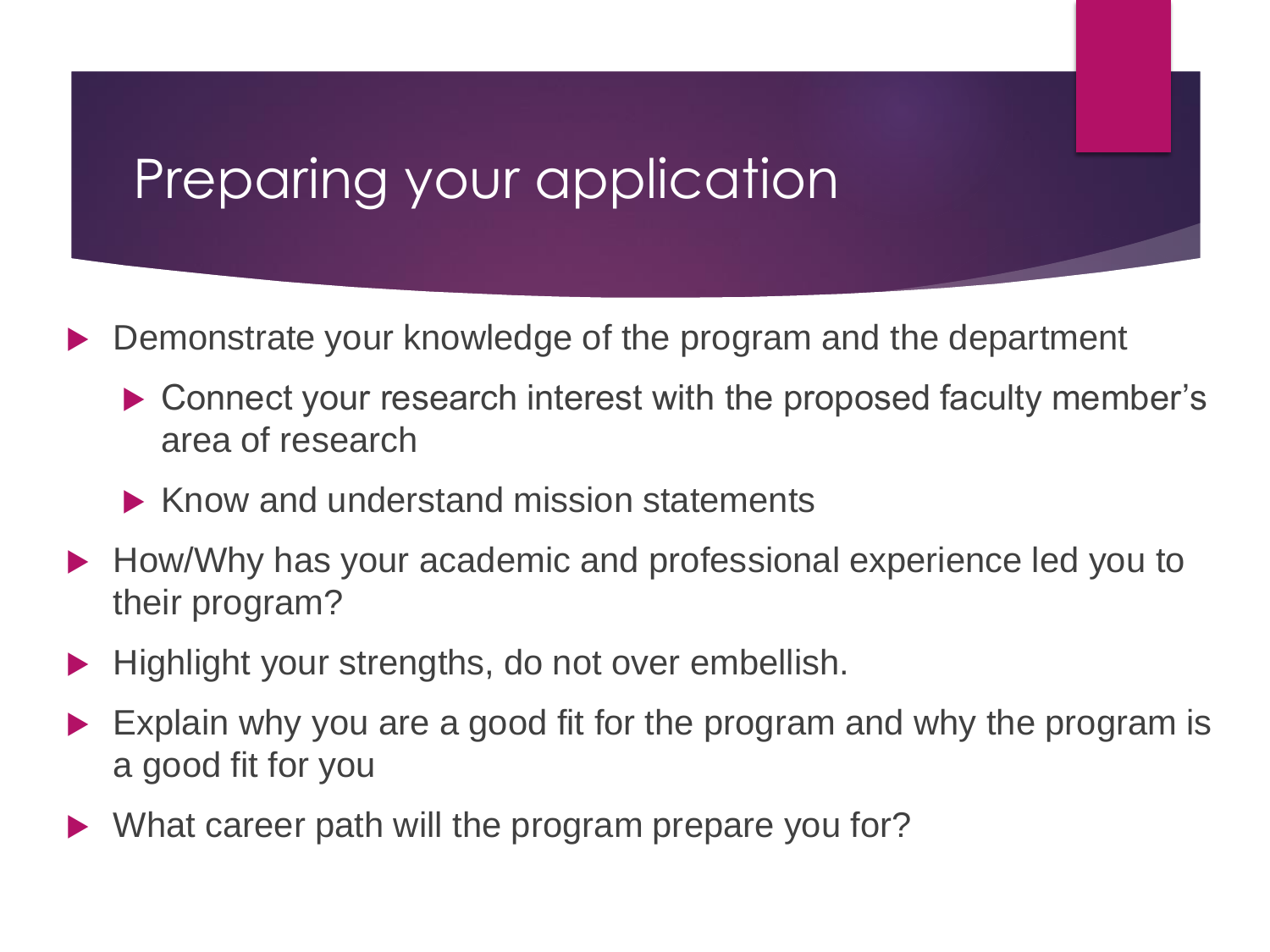#### References / Reference Letters

**Stay in contact with previous professors**

- Include them in your academic/professional network.
- **Keep professors up to date on your academic and professional development (Linkedin, facebook, etc…)**
	- ▶ Pay attention to the required amount of references needed for your application
	- ▶ Do you also need a professional reference?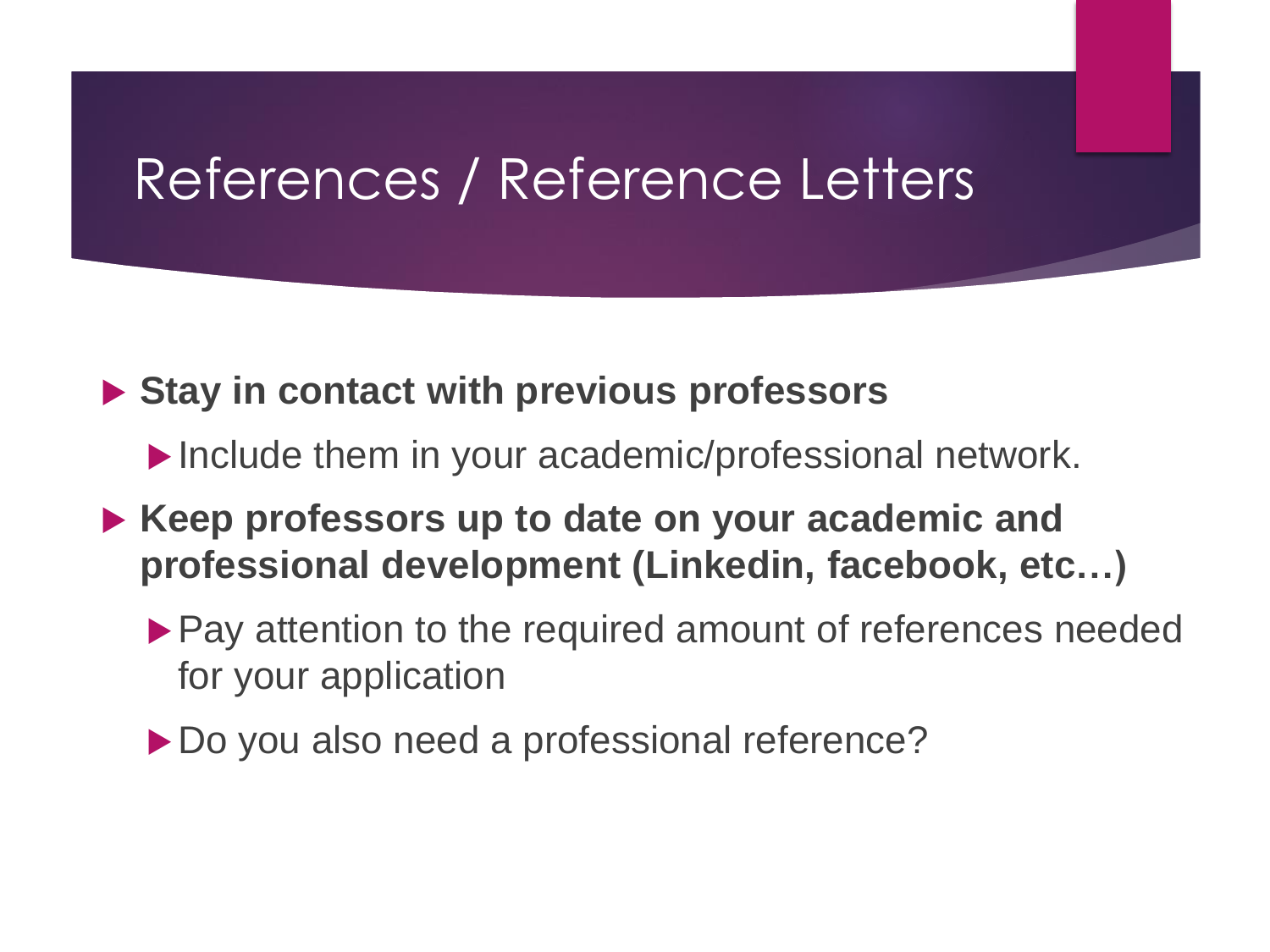#### References / Reference Letters

- All reference letters are not created equally!
	- ▶ Consider whom you approach for a reference letter
- Remember that your professors are not required to write you a reference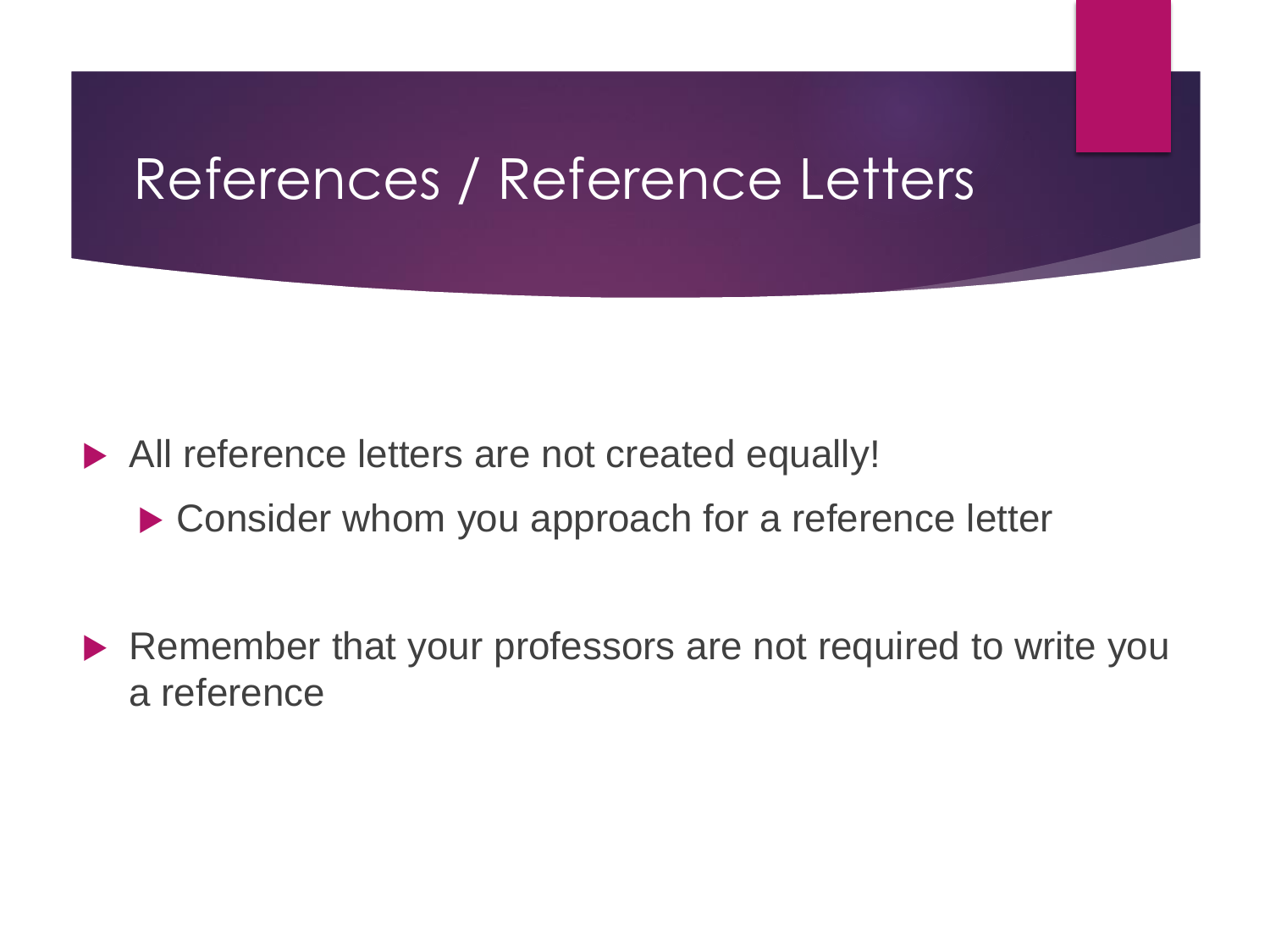## References / Reference Letters

- When you ask for a reference, provide **everything** the person needs to complete your reference letter
	- ▶ Your resume/CV
	- A summary of the courses you did well in (include grades achieved)
	- Volunteer opportunities
	- instructions. ▶ Due date of the application and any relevant submission
	- ▶ Send a reminder 3 days before the deadline for the reference!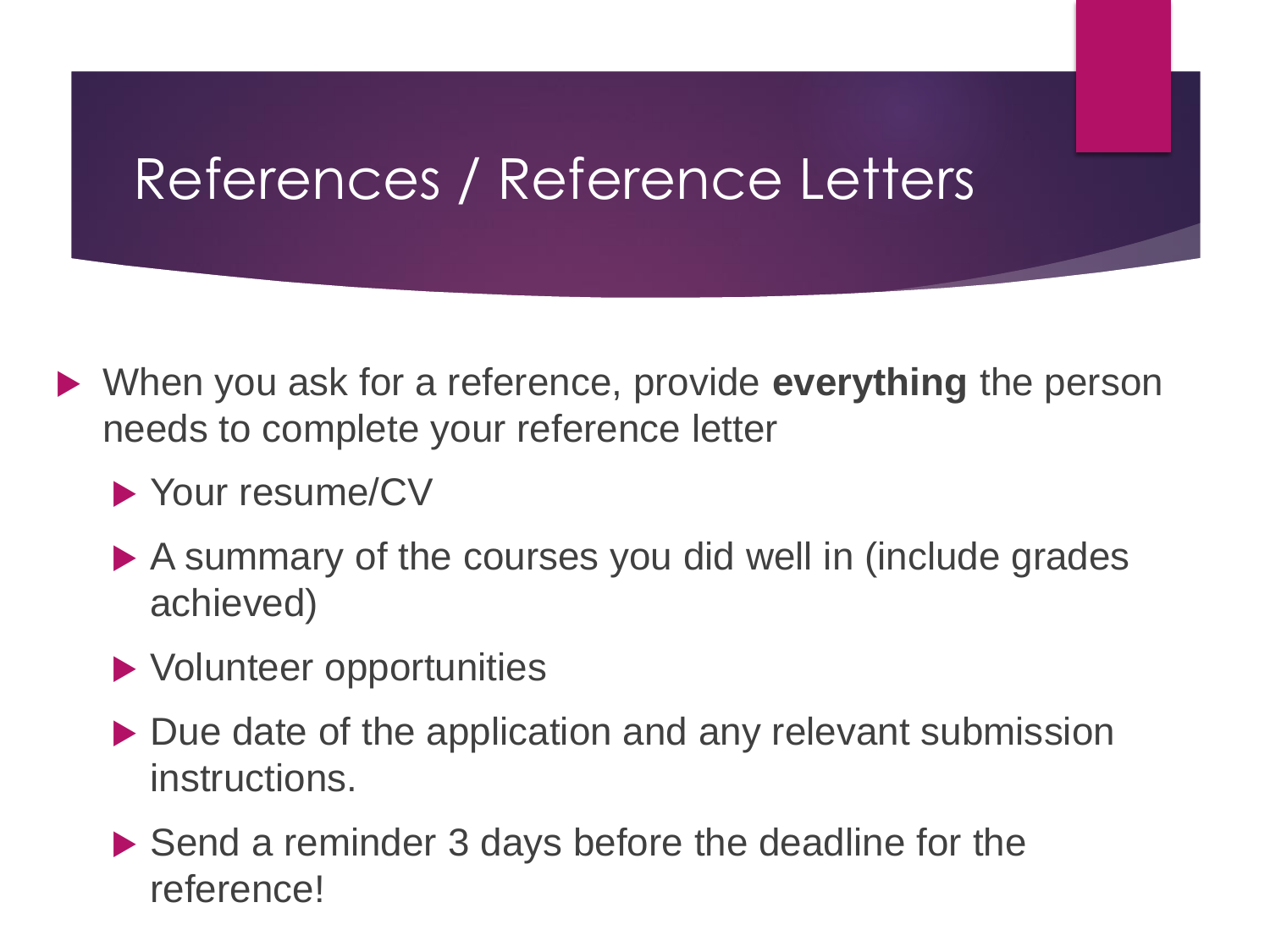

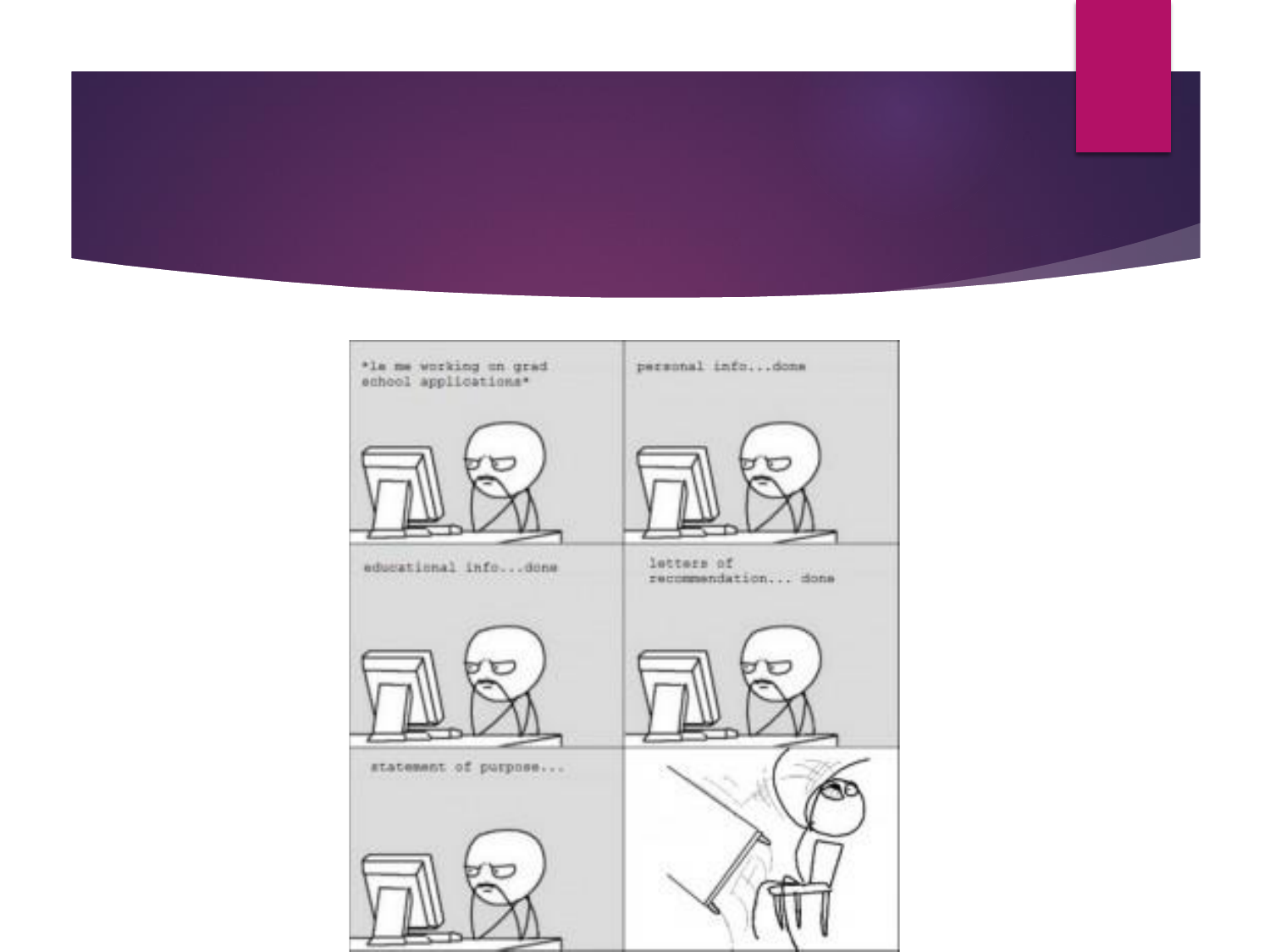#### Statement of Interest

- **This is your chance! Share your story:** 
	- ▶ Who you are
	- What you are interested in
	- 'Highlight reel'
	- ▶ Why you are applying to this program
	- ▶ Where your experience comes from
	- How being a part of this program will benefit you and the faculty you are applying to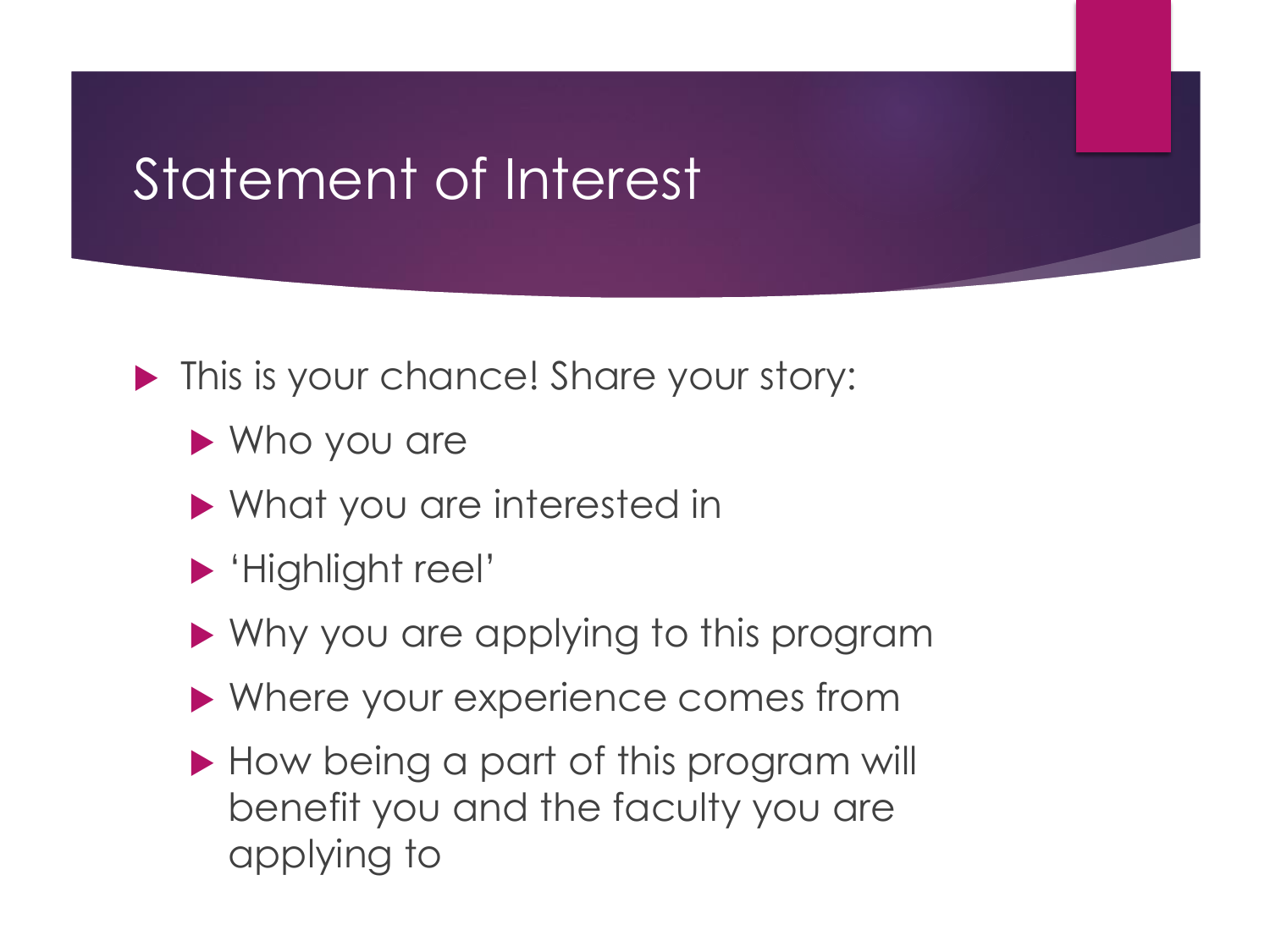#### Statement of Interest

#### $\blacktriangleright$  Tips:

- Keep your writing professional
- Ask successful colleagues for help
	- People in academics have done this before!
- Spell check, grammar, repeat!
	- Have someone proofread